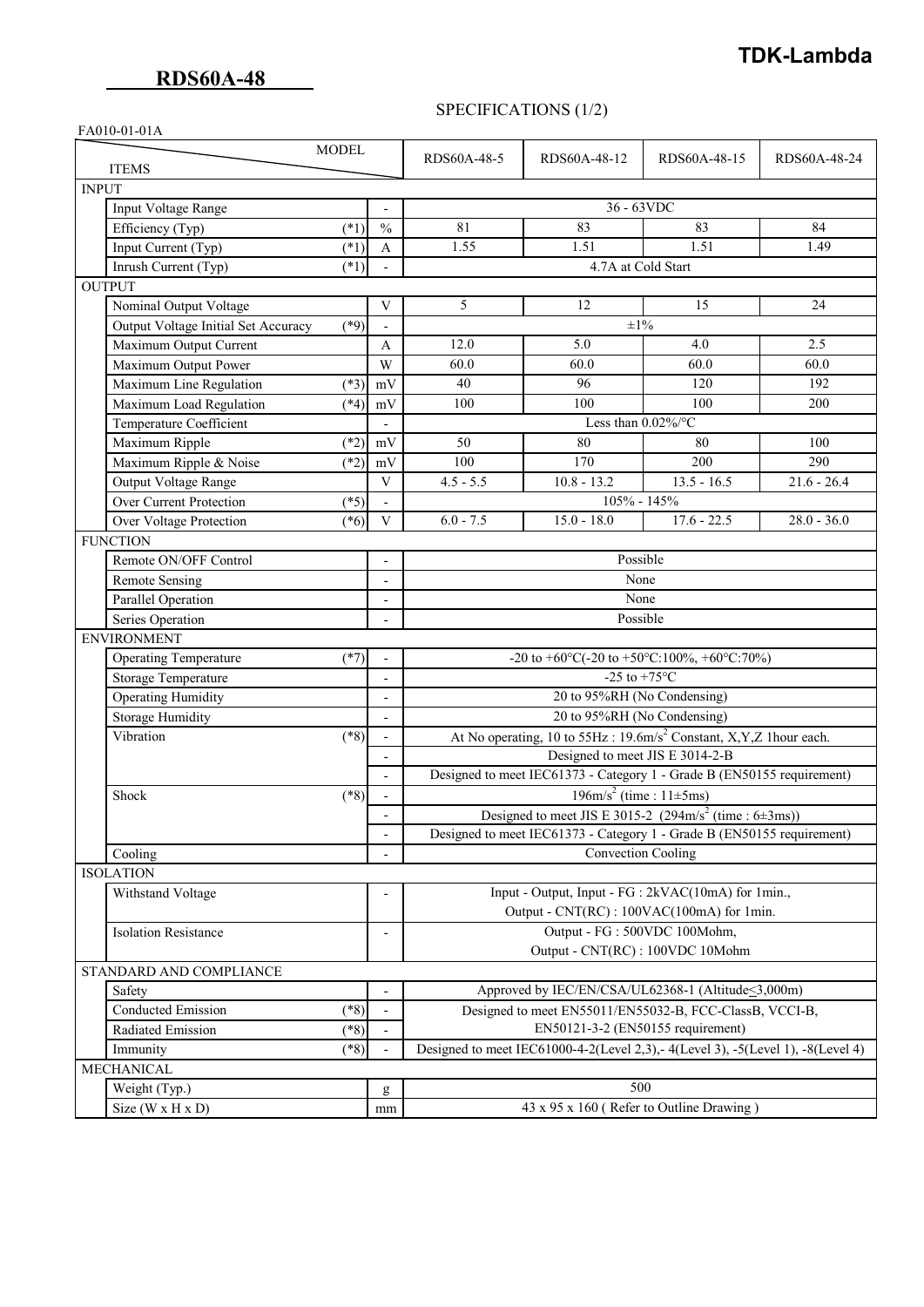### SPECIFICATIONS (2/2)

# **TDK-Lambda**

#### FA010-01-01A

\*Read instruction manual carefully, before using the power supply unit.

=NOTES=

- \*1. At 48VDC, Ta=25°C, nominal output voltage and maximum output power.
- \*2. Measure with JEITA RC-9141B probe, Bandwidth of scope :100MHz.
- \*3. 36 63VDC, constant load.
- \*4. No load-Full load, constant input voltage.
- \*5. OCP TYPE : Constant current limit and hiccup with automatic recovery.
- \*6. OVP circuit will shut the output down, manual reset (CNT reset or Re power on).
- \*7. Ratings Derating at standard mounting. Refer to output derating curve.
	- Load (%) is percent of maximum output power or maximum output current, whichever is greater.
- \*8. This result is evaluated by TDK-Lambda standard measurement conditions. The power supply is considered a component which will be installed into a final equipment. The final equipment should be re-evaluated that it meets EMC, Vibration and Shock directives.
- \*9. At factory shipment. (At 48VDC input voltage, nominal output voltage and maximum output current.)